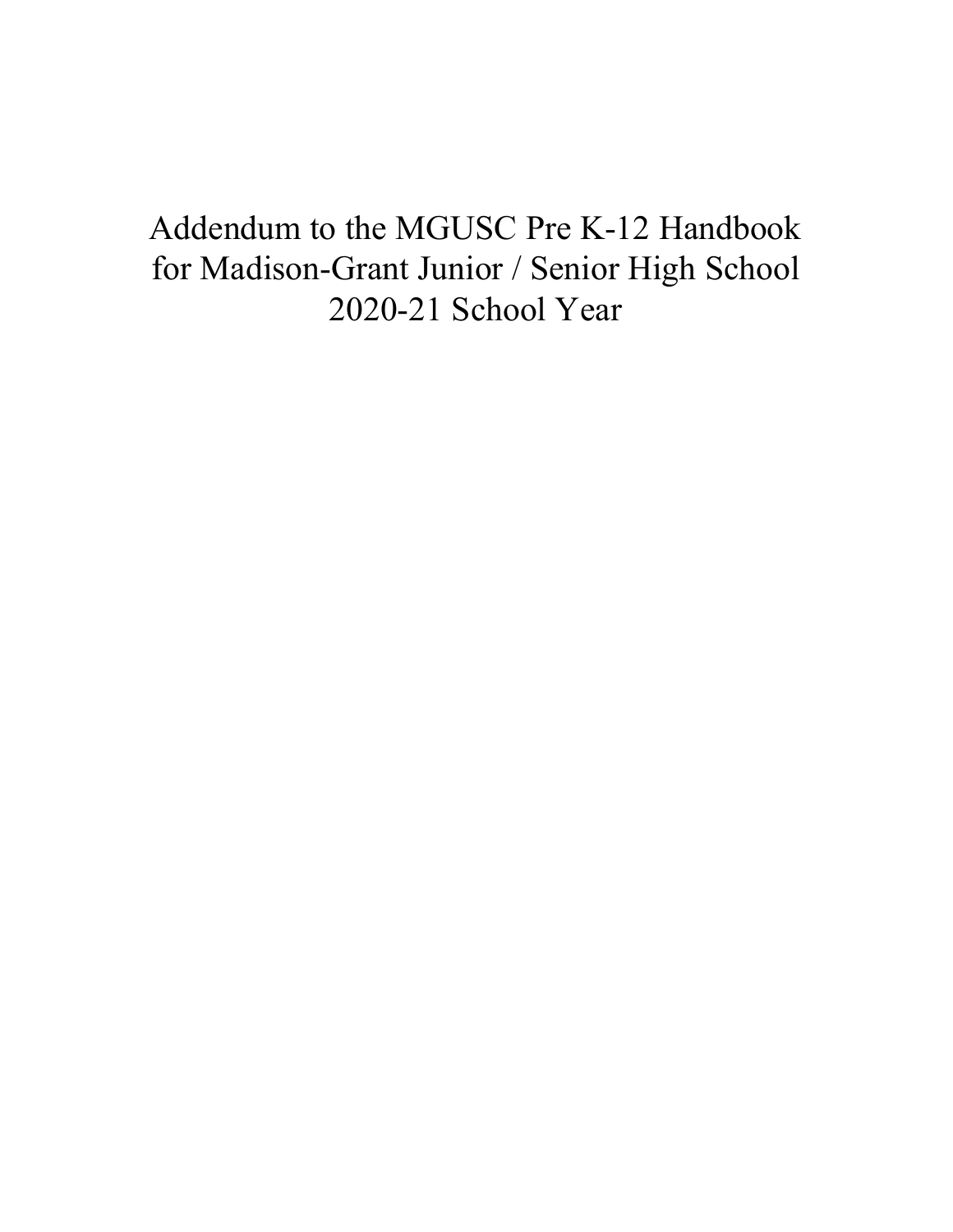# WELCOME!

The faculty, staff and administration welcome you to Madison-Grant Jr./Sr. High School. It is our sincere hope that you will find this academic school year challenging, exciting, and rewarding. Your success in school will depend upon the development of effective study habits, regular attendance, and self-discipline.

The goal of MGJSHS is for each student to achieve his/her greatest potential. To reach this goal, a cooperative effort on the part of students, teachers, administrators, parents, and the community must exist. We urge your cooperation in this very important venture and assure you that the results will be worth your while.

It is recognized that participation in school activities increases one's academic success. For this reason, all of us at MGJSHS encourage you to become involved in the wide variety of activities that will be available this year. Participation in school activities generates a sense of loyalty and pride. Plan to attend extracurricular events and show your school spirit.

Research has shown that attendance and academic achievement are directly related. Whenever the number of student absences increases, grades drop. Most students who fail in their classes have poor attendance. Many students with numerous discipline referrals to the office also have poor attendance. Being at school on a regular basis is important for your academic success. We encourage you to be at school every day.

The purpose of this handbook is to help you become aware of your privileges, opportunities, and responsibilities as citizens of this school. We encourage you to read this book and be knowledgeable of its contents.

Share your handbook with your parents. If you or your parents have questions or concerns about the procedures outlined in this handbook, please feel free to contact a teacher, counselor, or administrator for an explanation.

We wish you the best of luck during this academic year at MGJSHS.

#### **SCHOOL NICKNAME & COLORS**

Our school nickname is the "Argylls." Madison-Grant is the only school in the United States with the "Argyll" nickname. An Argyll is a Scottish Warrior. The school is represented at times by a Boar's Head as well as the Argyll. The MGJSHS colors are black and gold.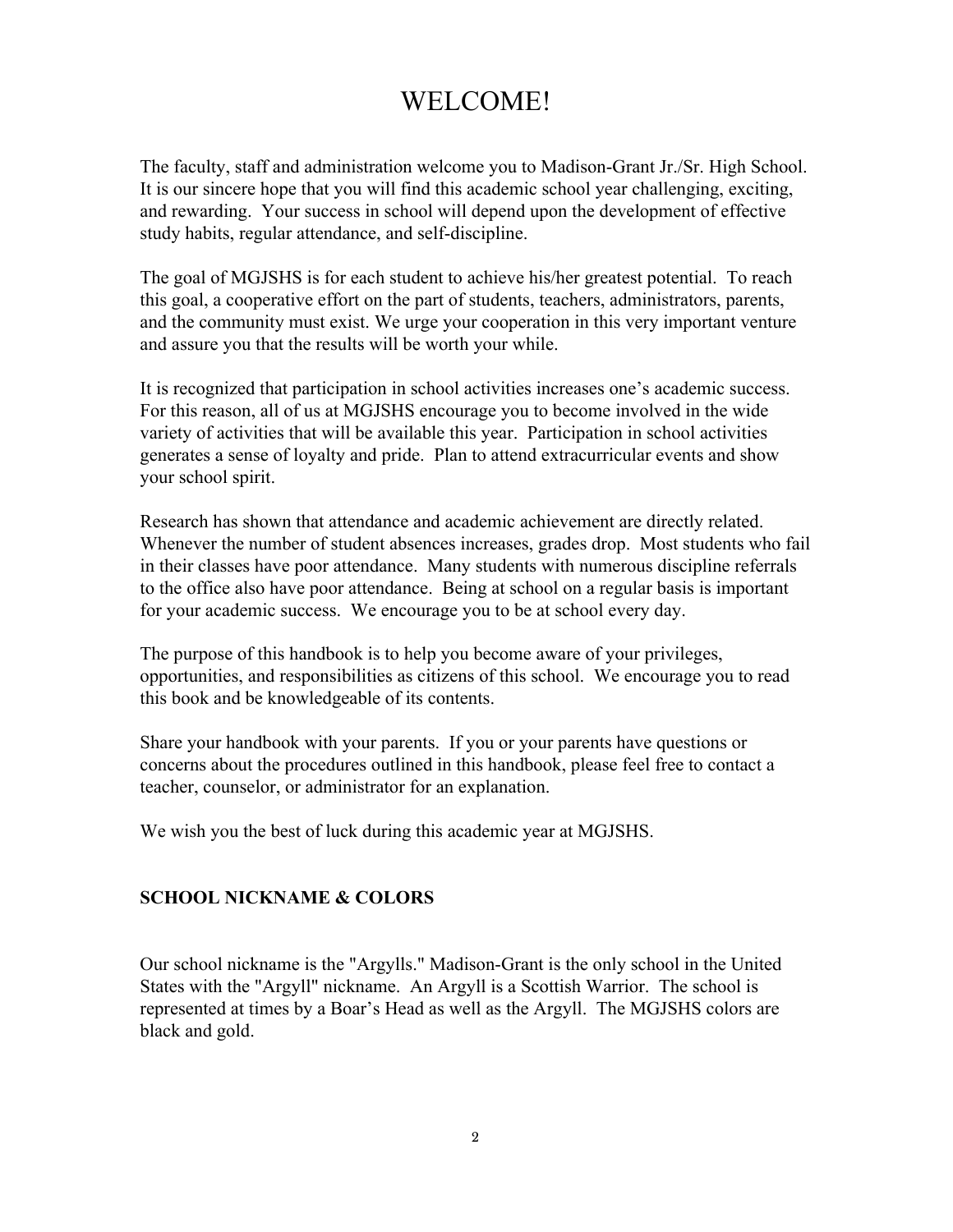# GENERAL INFORMATION

#### **BUS TRANSPORTATION**

Bus transportation is a privilege provided for our students. They are expected to display the same conduct on the bus as they would in any classroom. RIDING THE SCHOOL BUS IS A PRIVILEGE, NOT A RIGHT.

Students wishing to temporarily ride a different bus must present a note, signed by a parent/guardian, to the main office to receive a bus pass. A parent may also call the main office to make this request. Drivers have been instructed to not admit students who do not have an office pass.

Due to highway traffic, riding a bike or walking to school is not permitted.

## **COATS, BACKPACKS, PURSES, AND ALL OTHER TYPES OF BAGS**

Students are welcome to have and carry these items to and from school. However, these items must be stored and remain inside student lockers throughout the day.

## **DANCES**

School sponsored dances are a fun and important part of student life at MGJSHS. School dances are held 3 – 4 times throughout the year. Dances are sponsored by our Student Council or other clubs and are chaperoned by faculty and parent volunteers. It is expected that students' behaviors meet the expectations of the school day. While the student dress code is relaxed at school dances, students are expected to dress appropriately and to maintain appropriate dress throughout the dance. A high school student requesting to bring a guest who is not a Madison-Grant High School student must have a Student Guest Form completed and returned to the main office prior to the event. This form requires the signature of the administrator of the guest school. The minimum grade level for all guests of a high school dance is ninth grade, and all guests must be under the age of 21. If the guest is not a high school student they must have a limited background check completed. No outside guests are permitted at Junior High dances.

## **ELECTRONIC DEVICES / CELLULAR TELEPHONES**

All electronic devices are to be turned off and put away during instructional times or at the request of school personnel. During the school day, a student has the **privilege** to use these devices during his or her assigned lunch period or passing period. Teacher discretion may be used to permit the use of electronic devices in the classroom. If school personnel have reasonable suspicion to believe a student has used an electronic device to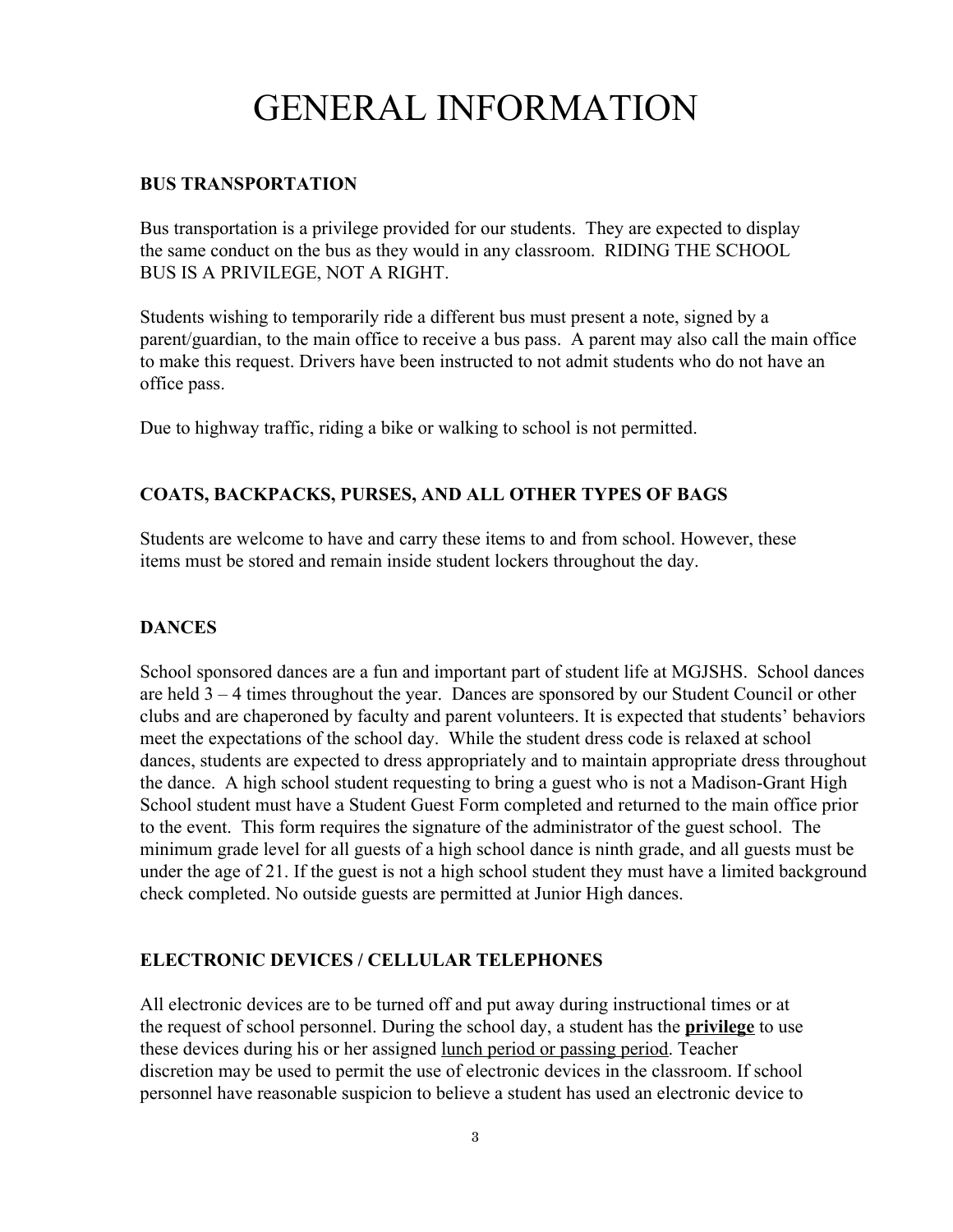violate a school rule or interfere with school purpose, that device may be confiscated and subject to reasonable search. All parts of the item(s) will be confiscated which includes batteries and memory cards. Confiscated items (when released by school officials) must be picked up by parent or guardian.

The use of cellular telephones in locker rooms and bathrooms is prohibited.

Possession of a cellular telephone by a student is a privilege, which may be forfeited by any student who fails to abide by the terms of this policy, or otherwise engages in misuse of this privilege.

Violations of this policy may result in disciplinary action and/or confiscation of the cellular telephone. If the cellular telephone is confiscated, it will be released/returned to the student's parent/guardian after the student complies with any other disciplinary consequence that is imposed. The building principal may also refer the matter to law enforcement if the violation involves an illegal activity (e.g. child pornography).

The student who possesses a cell phone is responsible for its care. The school is not responsible for preventing theft, loss, damage, or vandalism to cell phones brought onto its property.

Parents/guardians are advised that the best way to get in touch with their child during the school day is by calling the school office.

## **FIRE AND TORNADO PRECAUTIONS**

Directions to be followed during a fire drill or a tornado alert are posted in each room. Students should remain quiet throughout an emergency drill or the actual emergency in case special instructions need to be given.

## **GUIDANCE SERVICES**

Guidance services are available to every student in the school. These services include assistance with educational planning; interpretation of test scores; occupational information; career information; study helps; help with home, school and/or social concerns; or any question the student may feel he/she would like to discuss with the counselor. Students wishing to see a counselor should arrange an appointment. Parents are also encouraged to confer with the counselors.

Student initiated schedule changes can be made up to one week before school begins in August. Student initiated schedule changes will NOT be honored at the end of the first semester. Counselors are available two weeks before school begins and two weeks after school ends to make necessary changes to student schedules.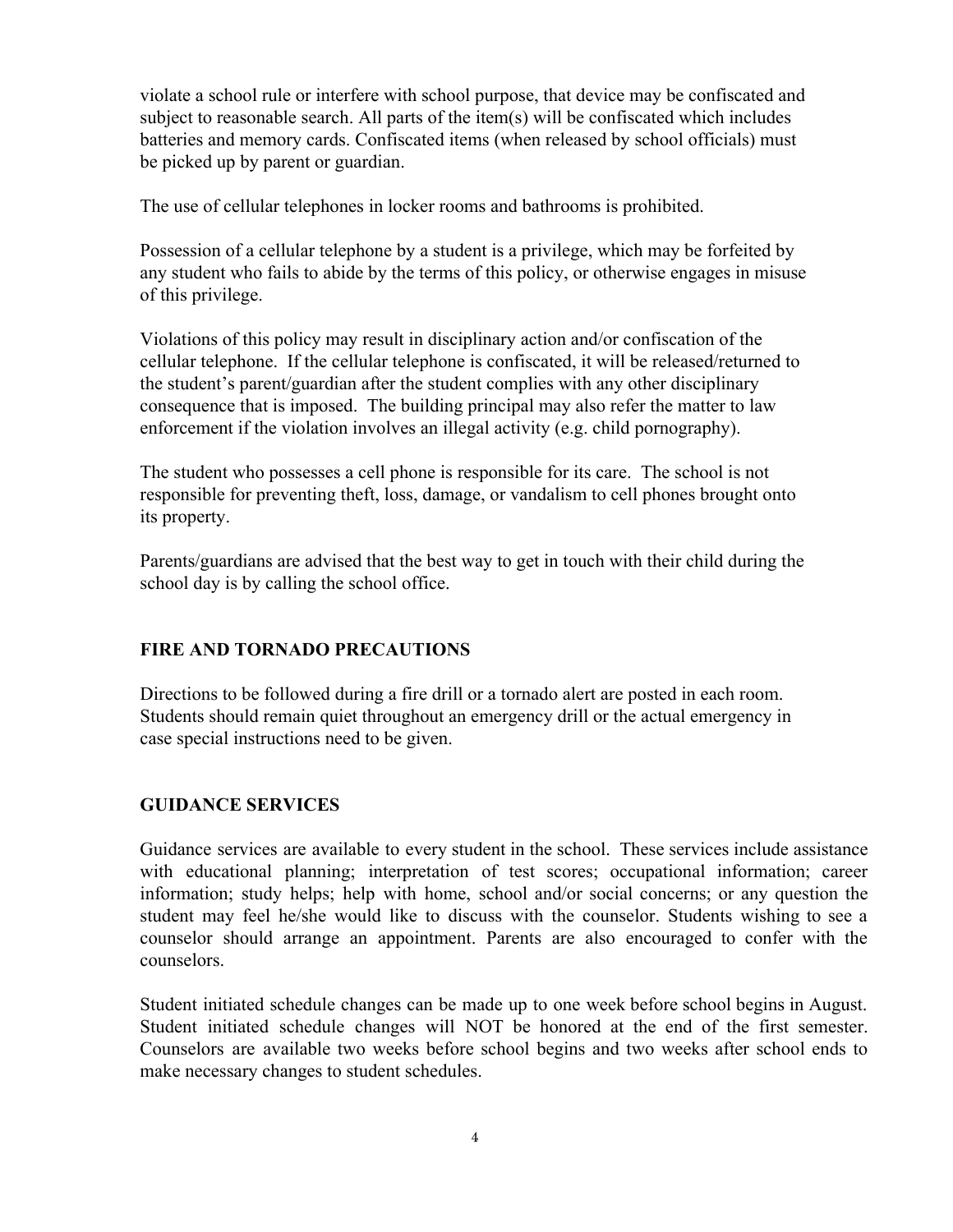## **HEALTH SERVICES**

Students becoming ill should report to the secretary in the office. If it is necessary for a student to go home, the parent or guardian will be notified. NO ASPIRIN OR OTHER MEDICATION WILL BE ADMINISTERED WITHOUT A MEDICAL SLIP SIGNED BY A PARENT. All medicines (including cough drops) must be kept and taken in the office unless a doctor's statement indicates the student should keep the medication with them at all times.

## **LIBRARY/MEDIA CENTER**

The library/media center at Madison-Grant Junior/Senior High School is open from 8:05 a.m. to 3:10 p.m.

There are thousands of books available to help you complete homework assignments, provide leisure reading and information about hobbies and other interests. Athena, the computerized card catalog and circulation system, provides ready access to available books.

In addition to books, the library subscribes to more than 35 magazines and 3 or 4 daily newspapers. Infotrac and Inspire, Indiana's virtual library, are two electronic sources available for periodical articles. These may be accessed from the computers in the library or through the school's website.

Career, college, and vocational school information is readily available in the library/media center in books, in career pamphlets, and through COIN, a computerized college and career search.

Several computers are available for student use, providing for word processing, encyclopedia searches, SAT study, general reference searches, and Internet searches. Students must have their student ID cards when using the computers.

## **LOCKERS**

Each student is assigned to a locker. You are responsible for keeping your locker neat, clean and in good condition. Report any maintenance issues to the office immediately. Drinks and food items should not be kept in your locker. Each locker has a combination and the office maintains a record of it. The school is not responsible for any item removed from any locker. Do not give your combination to other students. *NO COMBINATION OR LOCKER CHANGES WILL BE MADE BECAUSE SOMEONE ELSE KNOWS YOUR COMBINATION.* Setting the locker to open without operating the combination is prohibited.

Student lockers are the property of the Madison-Grant School Corporation, and may be opened by the principal or his designee at any time in accordance with the law. Students should not place any item in a locker they would not want viewed by their parents or the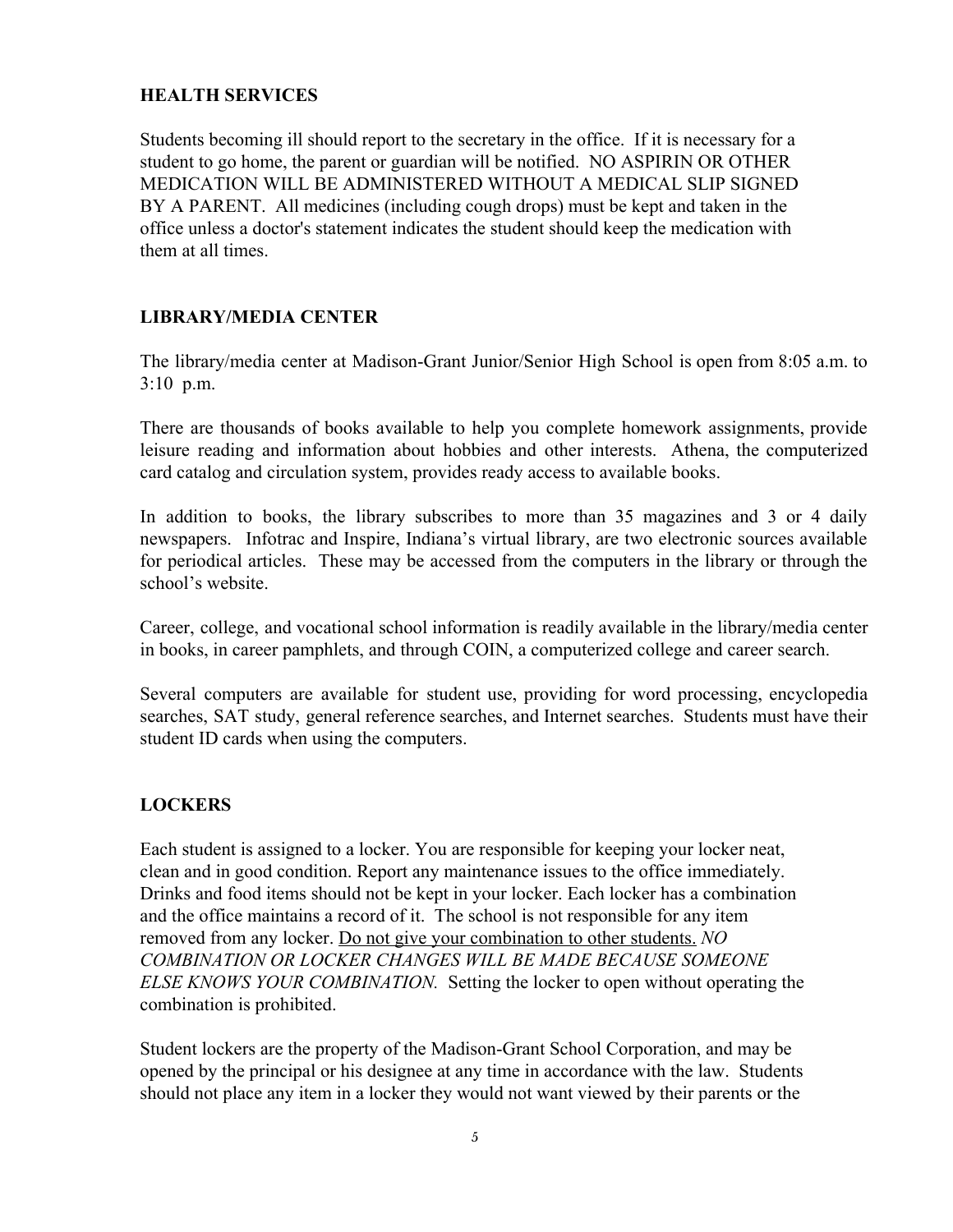principal.

# **LUNCHES**

Our students will eat in the cafeteria. Type A lunches, A la Carte items and salads are available. Students may also purchase snacks if one of the above healthy choices is chosen. No fast food is to be delivered to the students during lunch. However, students may bring their lunch from home in the morning. The lunch program is computerized. The account is debited as the student gets his/her lunch. Accounts may be paid into each day. Students who do not have their ID badges will be served last. New badges may be purchased for \$3.

Students are expected to behave in the cafeteria as they would in any restaurant or in their own home. Food throwing and bad manners are not acceptable. Students may be asked to leave the cafeteria if good manners are not observed.

Families who feel they qualify for free or reduced lunches should file an application with the office. This must be done each school year. Those students on free or reduced price lunch will be required to eat a Type A lunch as this program does not provide for A la Carte lunches.

# **STUDENT ARRIVAL**

All Junior/Senior High bus riding students should enter door #2. All students present in the building prior to 7:50am should report directly to the cafeteria unless under the direct supervision of a school employee or school sponsored activity. Student drivers or students being dropped off must enter through doors #6 and #7.

## **STUDENT DISMISSAL**

At afternoon dismissal, bus riding students should exit through doors #2 and #3. Student drivers or students being picked up must exit through doors #6 and #7.

# **VISITORS**

Visitors must "buzz-in" and enter at Door #3 to be permitted entrance to the building. Students from other schools will not be permitted to visit during the school day unless their presence has a direct bearing on a class.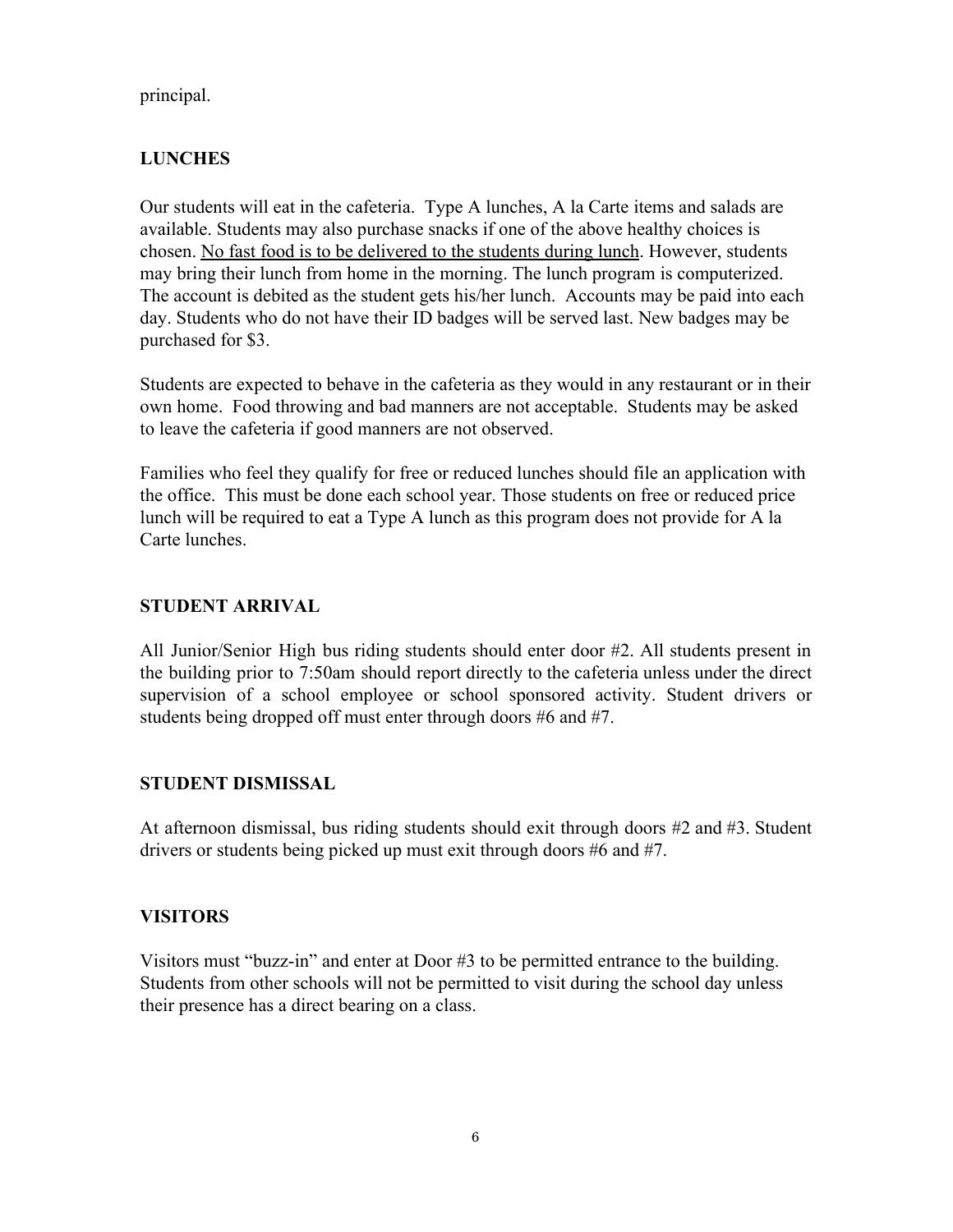#### **WORK PERMITS**

In order to receive and keep a work permit, students must be in compliance with the corporation's attendance policy (no more than 9 absences per semester) and pass a minimum of 5 subjects each grading period. If a student does not meet these criteria, the student will have his/her work permit invalidated or denied.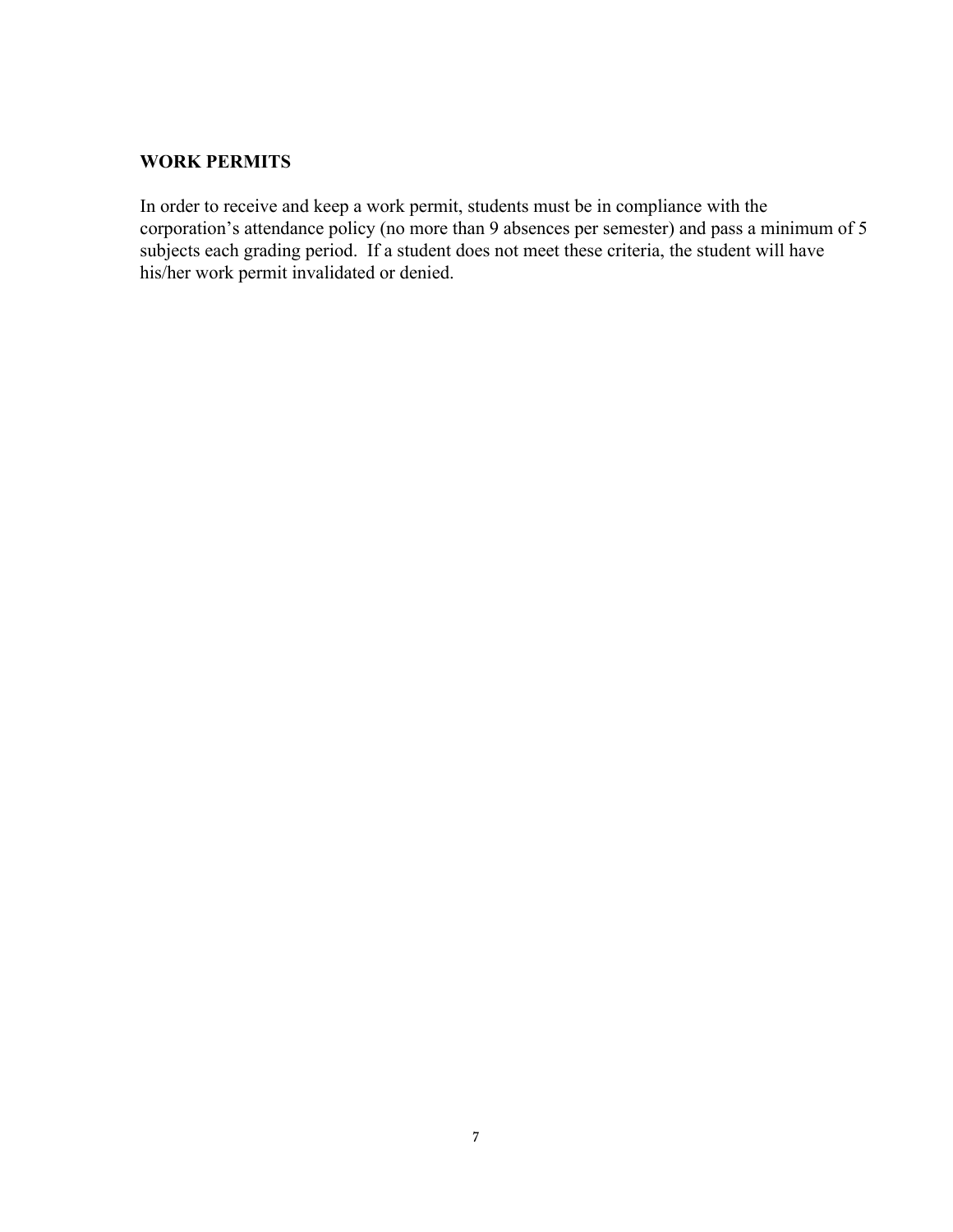# ACADEMICS

# **HOMEWORK**

**Each individual teacher will have the discretion to create their own homework policy. Teachers must fully disclose their policy to the administration for verification/consent. Teachers will also be expected to inform parents, in writing, at beginning of school year of homework expectations, including specific details for assignment completion and consequences if student does not follow teacher directions. This information must be present in the course syllabus.**

# *\*\*Students enrolled in AP/Dual Credit courses will be expected to follow the class/college requirements\*\**

## **I. Purpose:**

Homework contributes toward building responsibility, self-discipline and lifelong learning habits. It is the intention of the Madison-Grant Jr./Sr. High staff to assign relevant, challenging and meaningful homework assignments that reinforce classroom learning objectives. Homework should provide students with the opportunity to apply information they have learned, complete unfinished class assignments, and develop independence.

Homework assignments shall include:

- Practice exercises to follow classroom instruction
- Preview assignments to prepare for subsequent lessons
- Extension assignments to transfer new skills or concepts to new situations
- Creative activities to integrate many skills toward the production of a response or product

## **II. Time**

 Actual time required to complete assignments will vary with each student's study habits, academic skills, and selected course load. If your child is spending an inordinate amount of time doing homework, you should contact your child's teachers.

## **III. Late Work**

Students are expected to turn work in on time. Students who turn in late assignments on a consistent basis will receive any of the following based upon individual teacher discretion.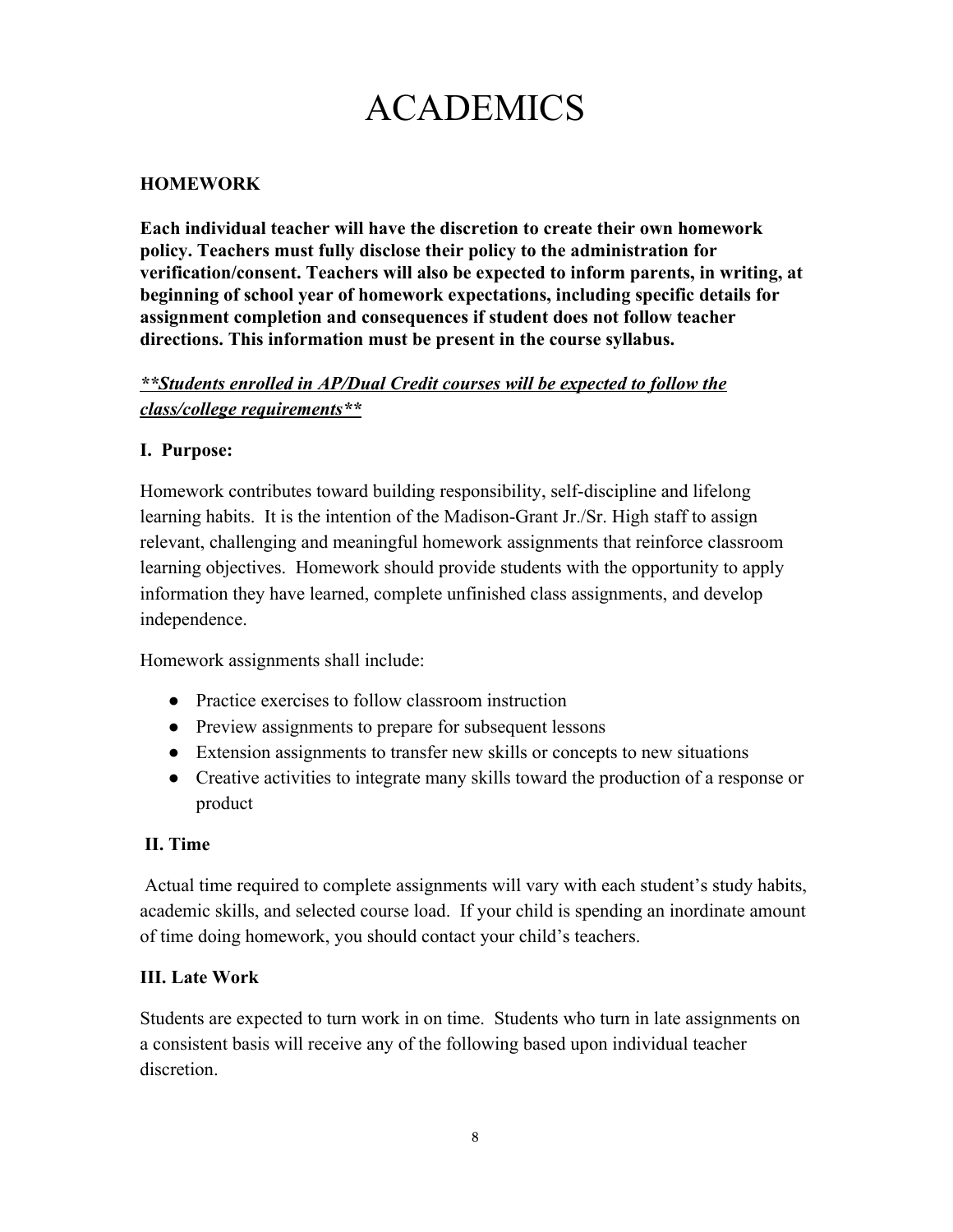- full credit
- partial credit
- no credit
- missed reward activity
- communication with parent

Students who miss homework because of an excused absence will receive the opportunity to make up missed work. It's the student's responsibility to get any missing assignments due to illness or absence prior to or upon returning from their absence.

# **Responsibilities of Staff:**

- Assign relevant, challenging and meaningful homework that reinforces classroom learning.
- Give clear instructions and make sure students understand the purpose
- Give feedback and/or correct homework
- Communicate with other teachers
- Involve parents and contact them if a pattern of late or incomplete homework develops

# **Responsibilities of Parents:**

- Set a regular, uninterrupted study time each day
- Establish a quiet, well-lit study area
- Monitor student's organization and daily list of assignments in their agenda
- Help student work to find the answer, not just get it done
- Be supportive when the student gets frustrated with difficult assignments
- Contact teacher to stay well informed about the student's learning process

# **Responsibilities of Students:**

- Write down assignments
- Be sure all assignments are clear; don't be afraid to ask questions if necessary
- Set aside a regular time for studying
- Find a quiet, well-lit study area
- Work on homework independently whenever possible, so that it reflects student ability
- Produce quality work
- Make sure assignments are done according to the given instructions and completed on time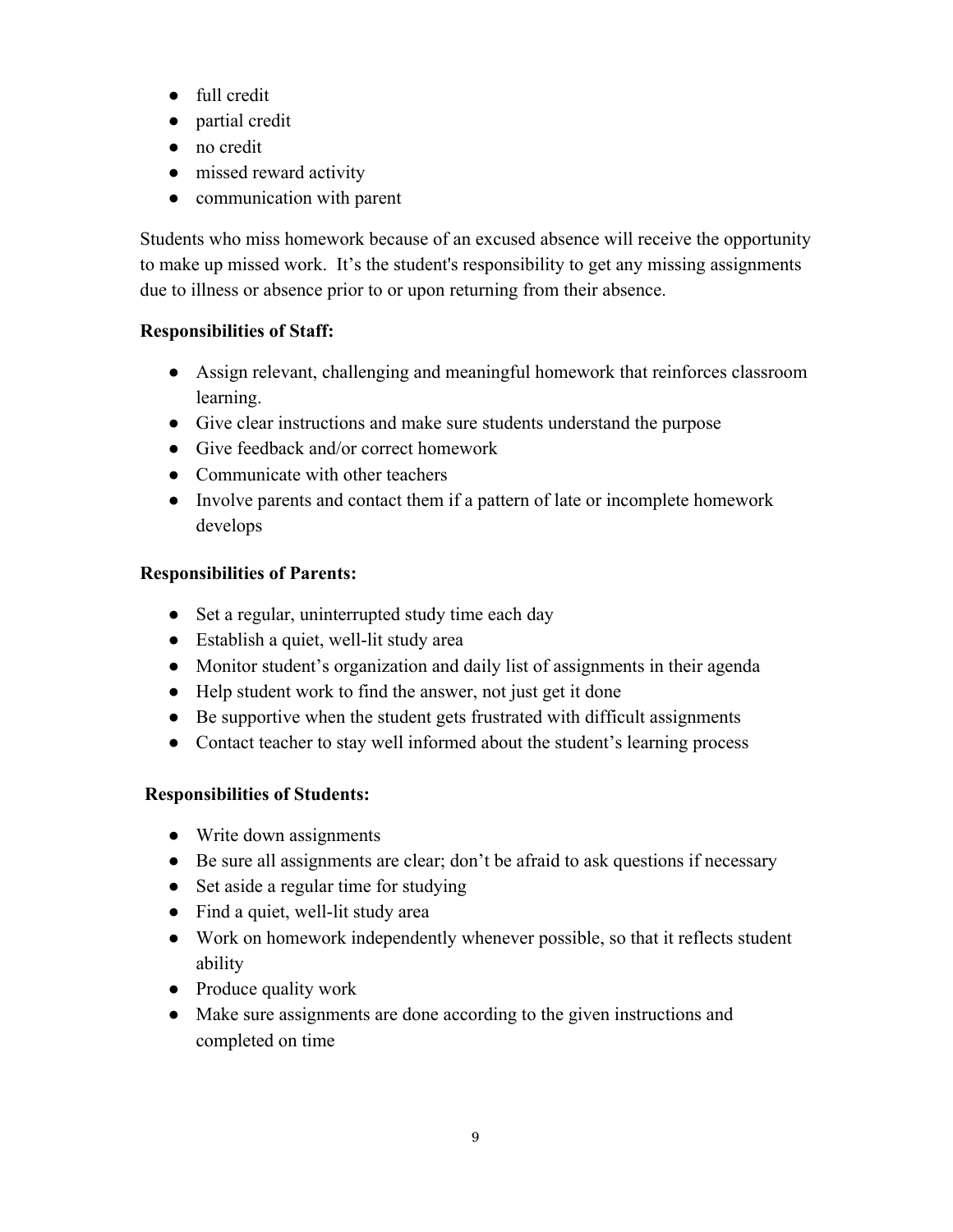# **GRADING PROCEDURES**

Progress in classes will be continuously evaluated. A nine weeks grade will be given for each class a student is taking with the exception of study halls. If a student should receive an INC (incomplete grade), he/she will complete the work to the teacher's satisfaction and in accordance with the rules for make-up work for absent students.

Students will receive a grade report at the end of each grading period. The parent and student should review this report together. Progress reports will be sent home midway through the grading period indicating how the student is doing in each of their classes.

# **MAKE-UP WORK DUE TO ABSENCE**

- Students are encouraged to make up missed classroom work, regardless of the reason for the absence.
- Students will be allowed one school day for each day of absence to complete make-up work.
- Excused absences: All work may be made up for full credit.
- Unexcused absence: Tests and assignments representing more than daily classroom credit for the day of absence may be made up for full credit. Daily classroom work will not be given credit for the day of the unexcused absence.
- It is the student's responsibility to request make-up work from their teachers.
- Students or parents may request assignments before 9:00 a.m. after this time it may not be possible to secure all work. If textbooks or assignments are requested, every effort should be made by the parent to secure these materials the day the call has been made to the office.

# **STUDENT COUNCIL**

The student council is the students' voice in the affairs of the school that involve students and their programs. The student council sponsors school events, honor awards, and other projects and activities that will benefit the school and community.

Members of the junior high council are elected each fall. The council consists of four members of the 7th grade class and four members of the 8th grade class. Student council officers are elected from this group.

Members of the high school council are elected in the fall (9th grade) and the spring (10th, 11th, and 12th grade). The council consists of eight members per class (president, vice-president, secretary, treasurer, and four members).

The aims of the council are as follows: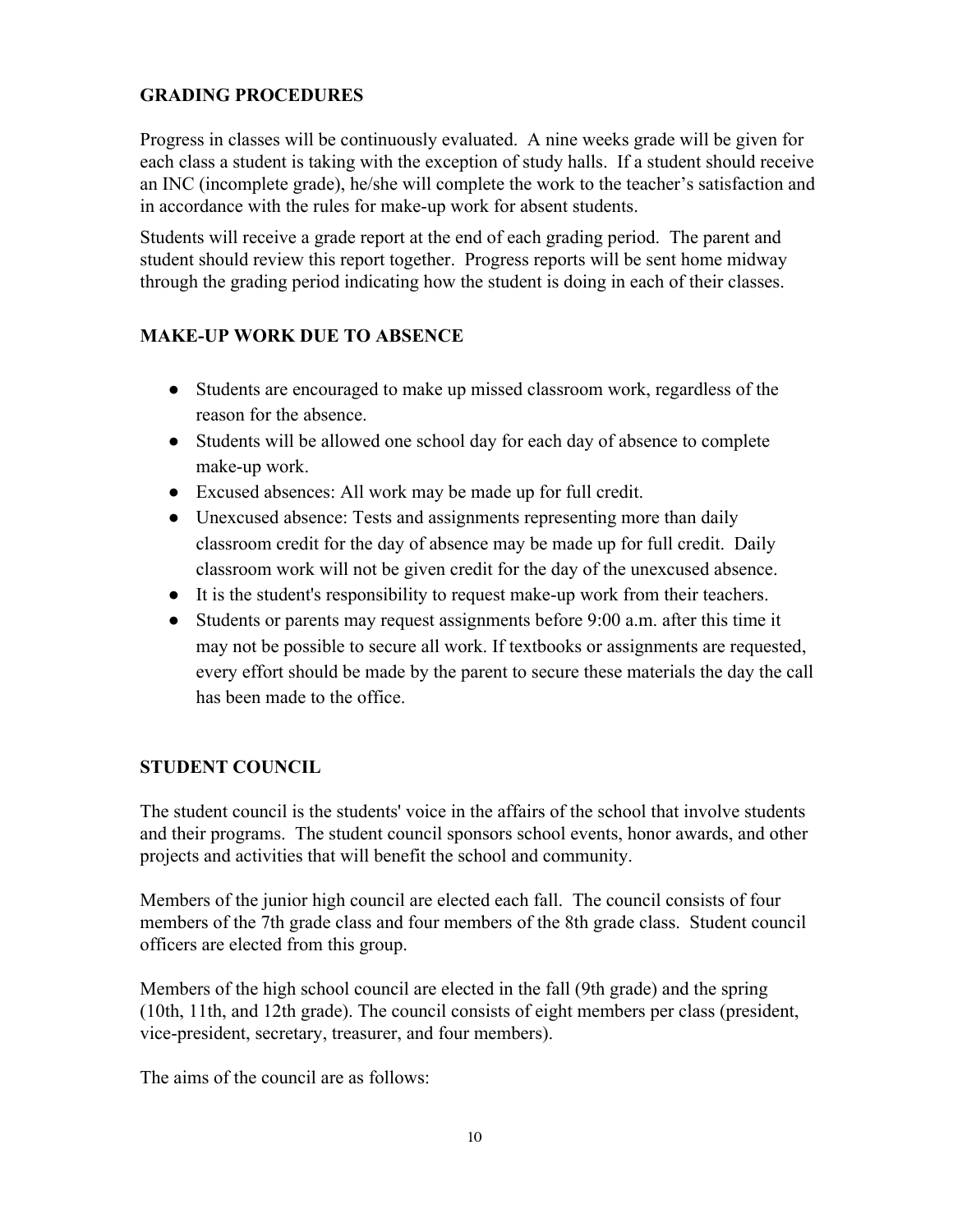- 1. Develop within the individual students a regard for the regulations necessary to a well-ordered democracy.
- 2. Encourage participation in the affairs of the school by the students.
- 3. Participation in school service projects.
- 4. Promote a positive relationship between faculty and students.
- 5. Develop within students a sense of responsibility for their own conduct.
- 6. Promote school loyalty and spirit.
- 7. Provide opportunity for development of potential leaders within the membership of the council.
- 6. Encourage high standards of scholarship in all of our students.

## **VALEDICTORIAN AND SALUTATORIAN REQUIREMENTS**

Valedictorian and salutatorian honors at MGHS require eight (8) full semesters of attendance at an accredited high school and a minimum of one full semester of residency during the senior year. **Valedictorian(s) and Salutatorian(s) will be determined by class rank based on cumulative grade point averages through the 8 th semester.** Actual class rank will be recorded on permanent records for students. Valedictorian and salutatorian students are encouraged to follow the recommended college entrance curriculum suggested by most colleges.

NOTE: Any student wanting to be considered for Valedictorian or Salutatorian must graduate with the Academic Honors Diploma**.**

## **VOCATIONAL SCHOOL**

Students attending area vocational schools must be enrolled in a minimum of one class per semester from the sending school. Vocational students who have a minimum 97% attendance rate at vocational school will be permitted to return to Madison-Grant Jr./Sr. High School for pep sessions if arrangements are made with the guidance office at least 3 days prior to each event. Vocational students must attend vocational school every day it is open, even if Madison-Grant is *not* in session, unless MGJSHS's closure is due to weather. All Madison-Grant Jr./Sr. High School attendance policies apply to students attending vocational school.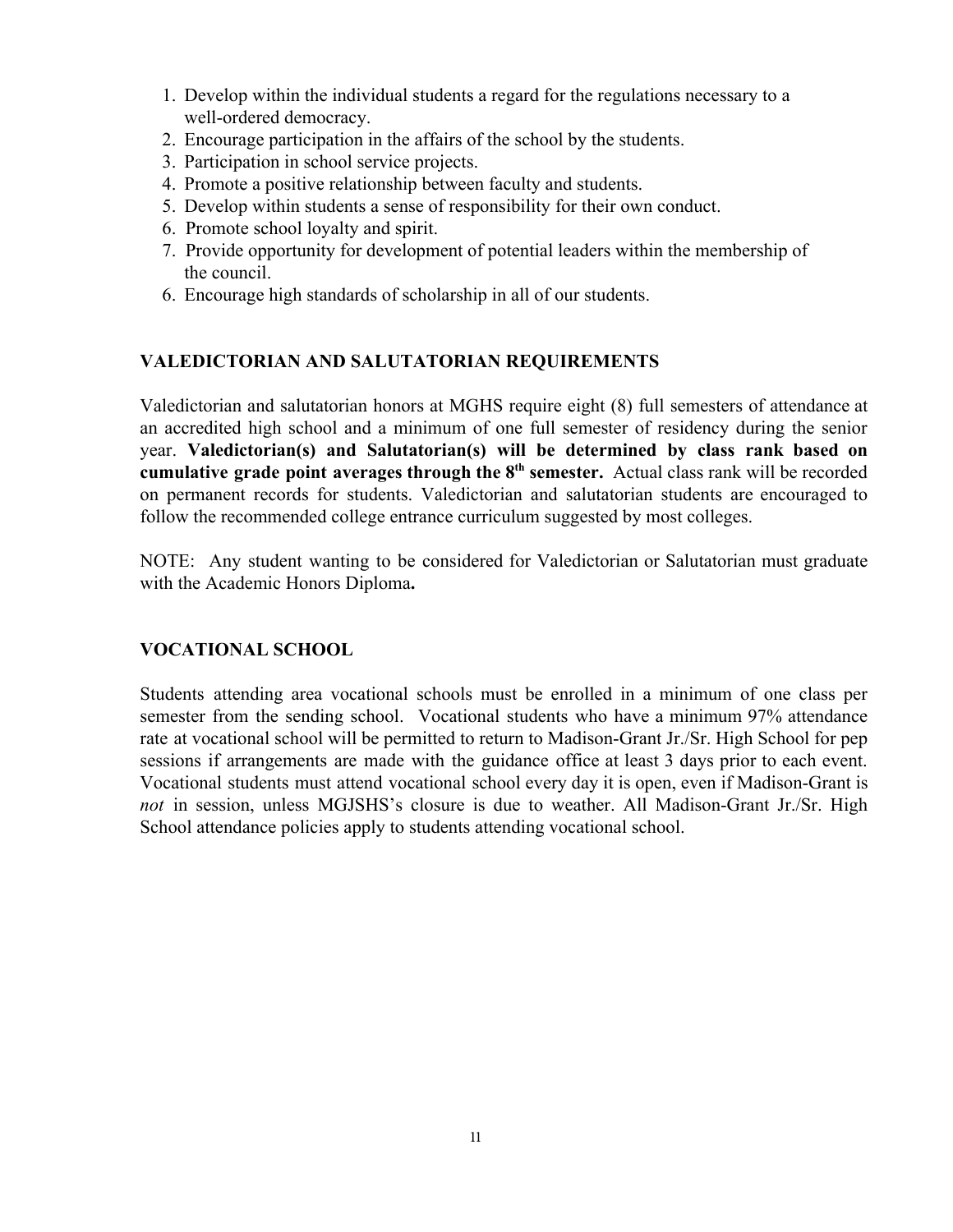# **ATTENDANCE**

#### **PRE-ARRANGED ABSENCES**

# **COLLEGE VISITATION**

Students at MGJSHS are encouraged to use college visitation days with permission of their parent/guardian. Students taking a college day **MUST** do the following:

- 1. Obtain a form from the Director of Guidance at MGJSHS.
- 2. Telephone the college and speak to the person they will see during their visit.
- 3. Provide documentation of the visit upon return to school. (Failing to do so will result in an unexcused absence.)
- 4. Be in good standing with attendance.
- 5. Have all current grades of C or higher.

# **FAMILY or PERSONAL BUSINESS**

The following guidelines exist for family or personal business absences.

- 1. Notification of pre-arranged request by a parent to school administration at least 10 days in advance of absence. Form must be obtained from building administration.
- 2. Parent/guardian must complete their portion of the pre-arranged absence form.
- 3. Student is responsible for obtaining teacher initials on the pre-arranged absence form.
- 4. Assignments during the period of absence will be expected on the day of return.
- 5. Pre-arranged absence form must be turned in to building administration prior to the absence.
- 6. These absences will count towards the students total allowable absences.

# **FINAL ATTENDANCE NOTICE & ALLOWABLE ABSENCE**

- A. A student may accumulate nine (9) absences per semester. Absences excused with a doctor's statement giving the EXACT DAYS a student is unable to attend school, because of mental or physical reasons, will not be counted toward the nine (9) days of absence.
- B. An Attendance Notice is sent to parents of students that have accumulated five (5), seven (7), and (9) absences for the semester.
- C. The Grant or Madison County Probation Office will be notified of Final Attendance action. Further absences without a doctor's excuse will be referred for disposition.
- D. Final Attendance Notice requires a doctor's statement indicating the EXACT dates and reasons for all future absences.
- E. Final attendance notice received during the first semester will be withdrawn at the start of the second semester, provided that a referral to the probation office was not initiated due to an absence related problem.
- F. Students receiving out-of-school suspension will be counted as absent on the days they are not in attendance, but the suspension will not count toward the nine (9) allowable days of absence.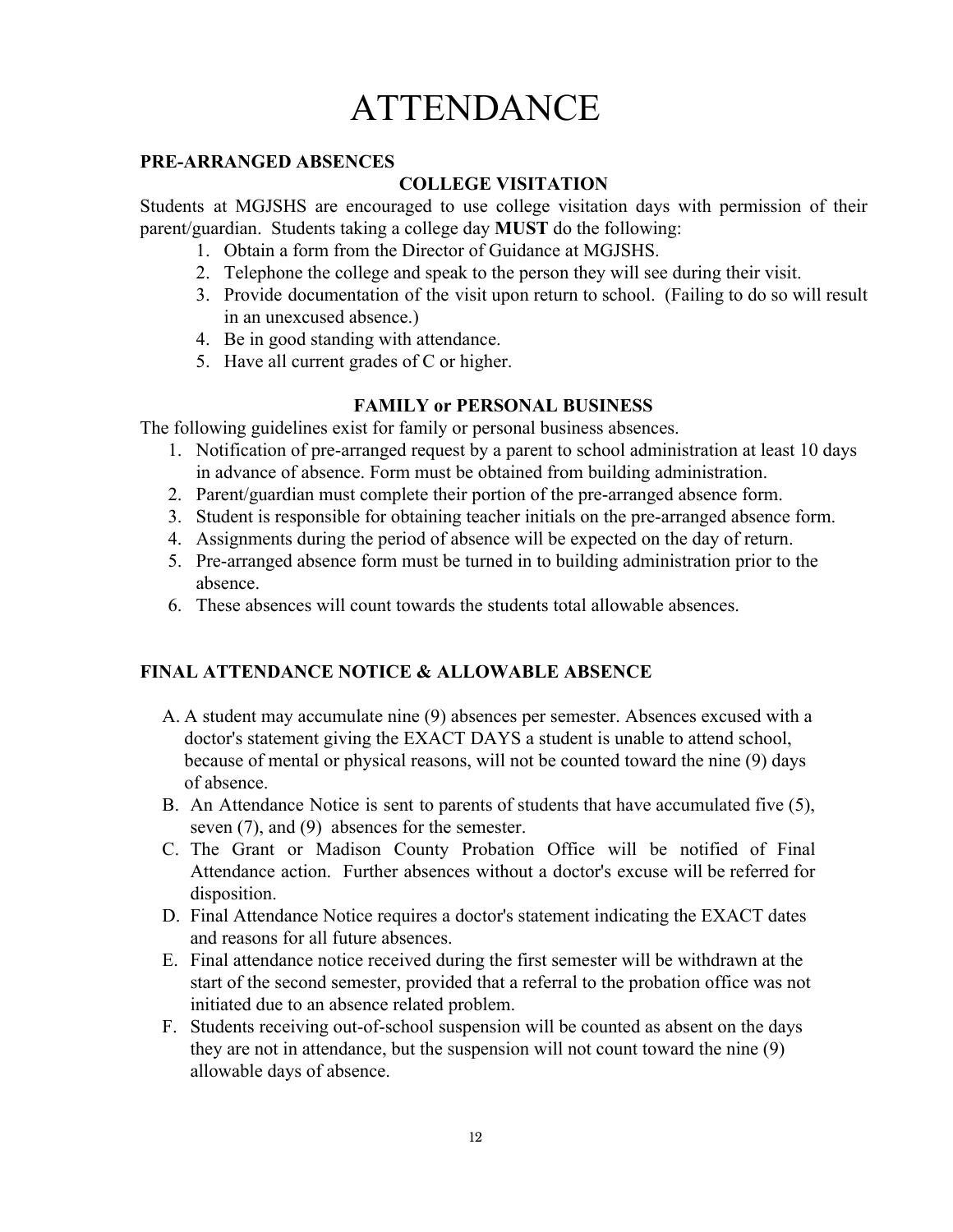G. Students are expected to make up all assignments that were covered in class during the time they were suspended from school. They will be allowed the same amount of days that they were suspended to make up the work missed. All made up work will count toward the nine weeks grade.

#### **LEAVING SCHOOL EARLY**

- A. Students and or parents should notify the office at the beginning of school day that they or their child will be leaving early.
- B. Students will only be released to parents/guardians unless we have WRITTEN PERMISSION or PHONE CALL FROM THE PARENT indicating who may pick up the student. The person taking the student from the building must sign the student out in the office.

#### **PARENT NOTES OR PHONE CALLS**

- A. **The school office requires a parent telephone call at 536-0032 to report an absence. Phone calls should be made before 9:00 a.m. to avoid an unexcused absence.** The school reserves the right to require a note, signed by the parents, if there is some doubt that the caller is the student's parent.
- B. **Parents may also provide a note giving the reason for a student's absence the day the student returns to school.** A one-day grace period will be given for parents to send in a note. Excuses turned in after this time will be considered unexcused.

Students shall NOT be recorded as absent nor shall they be penalized in any manner in the following instances:

- A. When serving as a page for or as an honoree of the Indiana General Assembly.
- B. When serving on the precinct election board or as a helper to a political candidate or to a political party on the day of an election (secondary students only).
- C. When a student is appearing as a witness in court as the result of a subpoena to appear.
- D. All of the above absences must be arranged in advance with the building principal and verified.

#### **STUDENT ATHLETE ABSENCE/PARTICIPATION**

An athlete (including cheerleaders), who is too ill to attend school during the school day, or leaves school early because of illness, will not be permitted to participate in any athletic practice or contest after school or in the evening. Any student ill in the morning but in attendance at school before his/her 5<sup>th</sup> period class may participate in any athletic practice or contest after school or in the evening.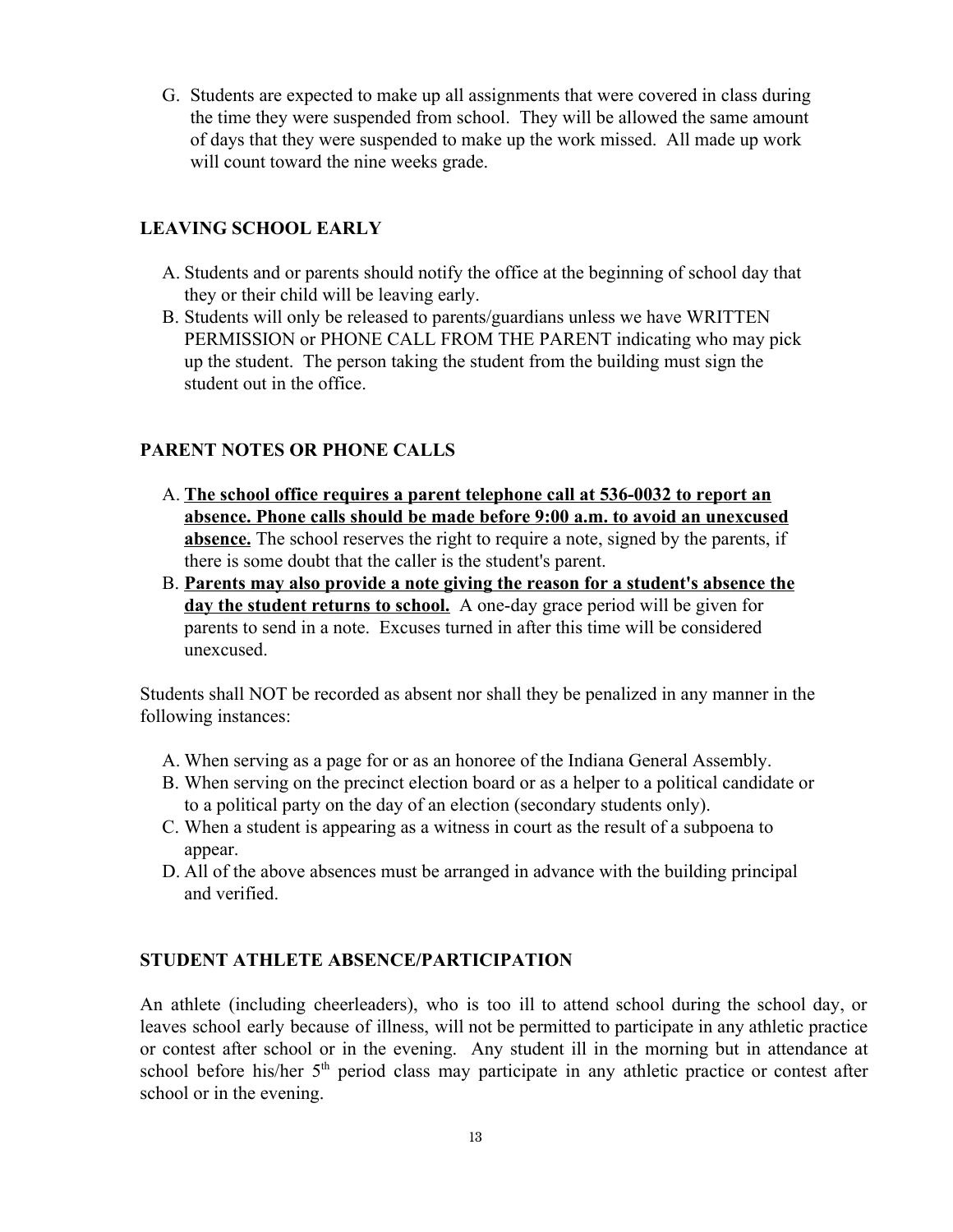# **TARDIES**

Students are expected to be on time to all classes. **A student will be counted tardy to a class if he/she is not in the classroom when the bell rings. However, if a student has permission from the teacher prior to the beginning of class OR the student returns to class with a pass from an administrator, office staff member or teacher, he/she should not be considered tardy.**

Failure to have the proper admit slip after an absence from class will result in a tardy if the student is unable to get the slip from the office before the bell rings. Any tardy more than 15 minutes to class will be considered an unexcused absence.

 st tardy to a class …………Verbal warning from teacher 2<sup>nd</sup> tardy to class...............Verbal warning from teacher 3<sup>rd</sup> tardy to a class............ 1 Lunch detention th tardy to a class………….1 Lunch detention th tardy to a class………… 2 Lunch detentions th tardy to a class ………....1 After School Detention th tardy to a class …………Friday School or 2 After School Detentions

**Note: Accumulation of tardies will start over at the beginning of each semester.**

Note: Students who drive to school and receive a  $5<sup>th</sup>$  tardy / unexcused absence to their  $1<sup>st</sup>$ **period class will receive a driving suspension of 5 school days. During that time, the** student will be required to ride the school bus to school or ride to school with an adult, not **another student.**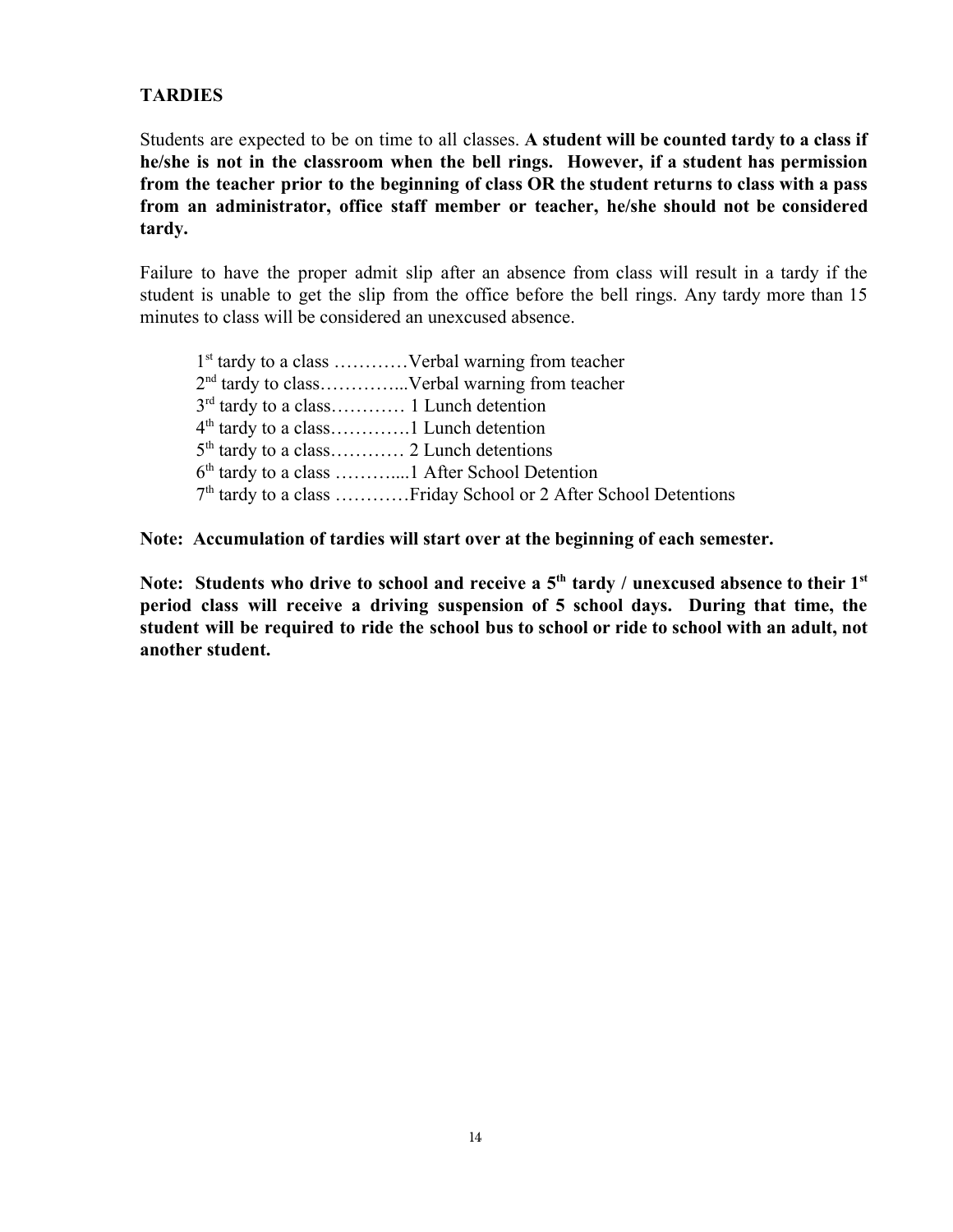# DISCIPLINE

# **MGJSHS Discipline Policy**

# Level l Infraction - Productive Classroom Environment (Teacher Responsibility)

Level 1 infractions are instances that teachers will handle within their classroom.

- Failure to follow the reasonable request of a teacher
- Talking out
- Inappropriate contact with another student
- Horseplay
- Disturbing another student in any way
- Being out of seat without permission
- Showing disrespect of classmates
- Improper use of equipment and/or materials
- Disruptive and/or disrespectful behavior when a substitute is present
- Sleeping
- Failure to bring signed materials from home
- -Eating in the classroom without permission
- Misuse of Hall Passes
- Being unprepared for class
	- Students are expected to be prepared for class. A student will be considered unprepared for a class if he/she does not bring their book, paper, writing utensil, or any other materials that certain classes require. Some teachers may require different materials for their class than others. (P .E. requires gym clothes, art class requires art materials)

Consequences for Level 1 infractions follow the Discipline Policy Ladder

Every Semester you start over.

1 st offense in a class - Verbal Warning

2 nd offense in a class - Written warning

3 rd offense in a class - Phone call home

- 4 th offense in a class After School Detention assigned by the Teacher/counselor
- 5 th offense in a class Friday School assigned by the Principal
- 6 th offense in a class 1 Day of ISS assigned by the Principal
- 7 th offense in a class 3 days of ISS assigned by the Principal
- 8<sup>th</sup> offense in a class suspension from school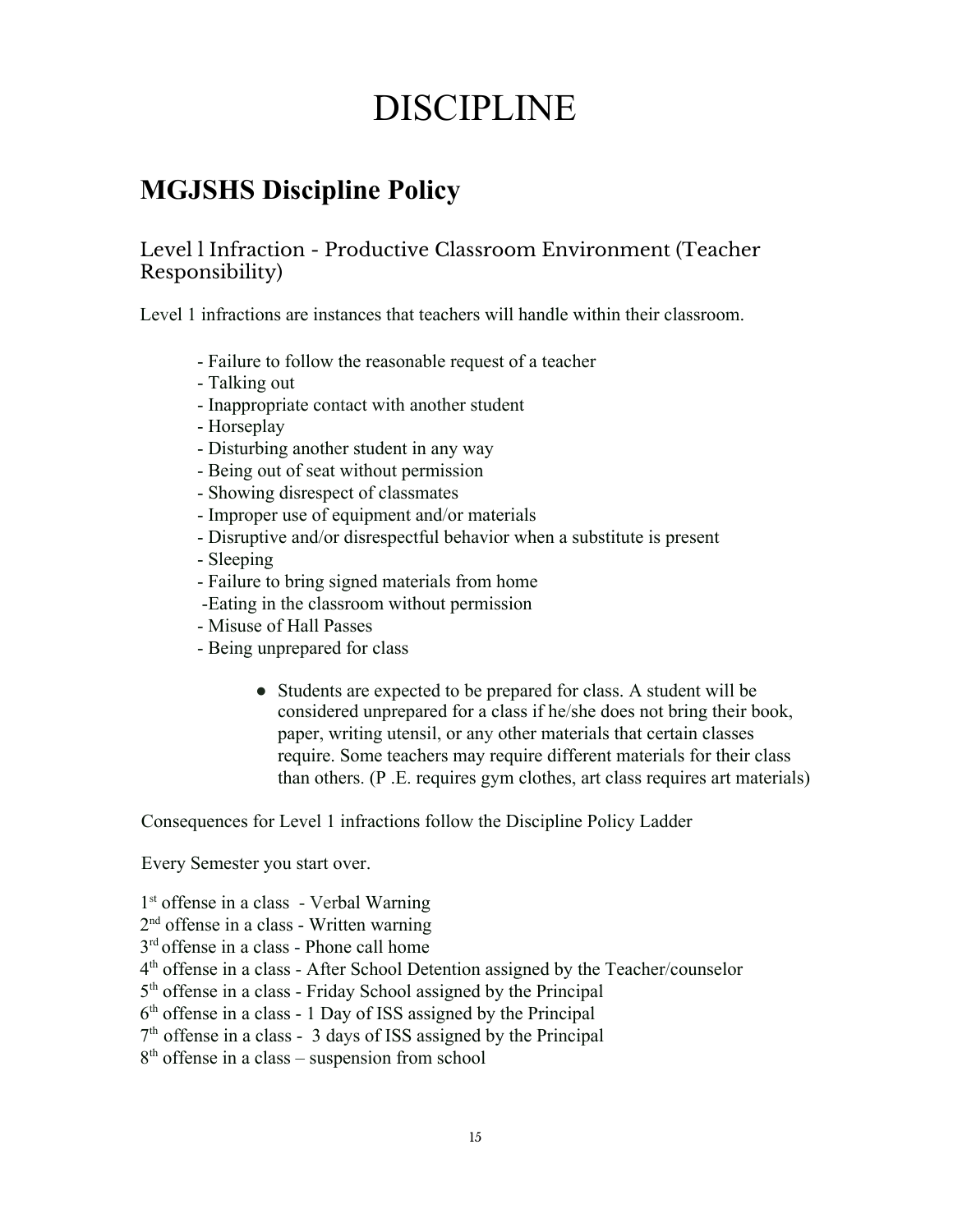# Level 2 Infraction - Orderly Environment (Principal Responsibility)

Level 2 Infractions are infractions that get automatically referred to the building principal.

The consequences for these infractions can range from a Principal/Student Conference to 5 Days Out of School Suspension.

- Verbal Arguments
- Disrespect of teachers and other school staff
- Inappropriate language and gestures
- Gambling
- Forgery and filing false reports of any kind
- Violating the Madison-Grant computer acceptable use policy
- Failure to report to detention
- Inappropriate display of affection
- Destruction or defacement of school property
- Inappropriate material
- Solicitation (selling unauthorized items at school)
- Being in the hallway without a pass
- Skipping class
- Disruptive behavior while on the bus
- Disruptive behavior before and after school
- Disruptive behavior at a school activity
- Disruptive behavior in the cafeteria
- Disruptive behavior in the hallway
- Harassment/bullying
- Defiance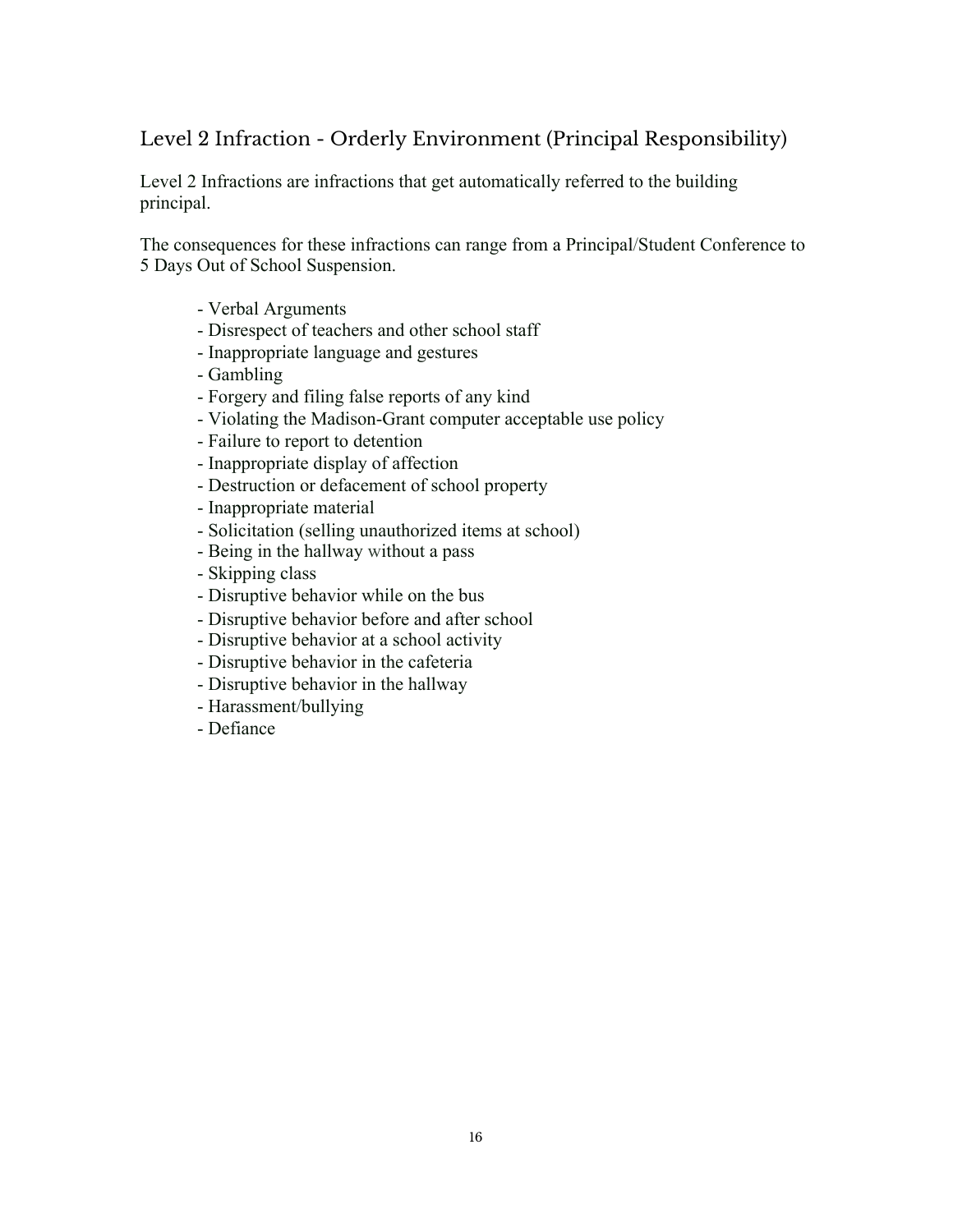# **Level 3 Infraction - Safe Environment (Principal Responsibility)**

Level 3 Infractions are infractions that get automatically referred to the building principal.

These infractions are the most serious and require immediate intervention. The consequences for these infractions range from 1 Day OSS to Expulsion.

- Weapons
- Theft
- Fighting assault or battery of any kind
- Intimidation and extortion threats/verbal assault
- Gross disrespect toward an adult (cursing, name calling)
- Alcohol/Drugs/Tobacco (possession, sale, or use of)
- Sexual harassment of any kind
- Arson
- Explosive Devices (possession or use of)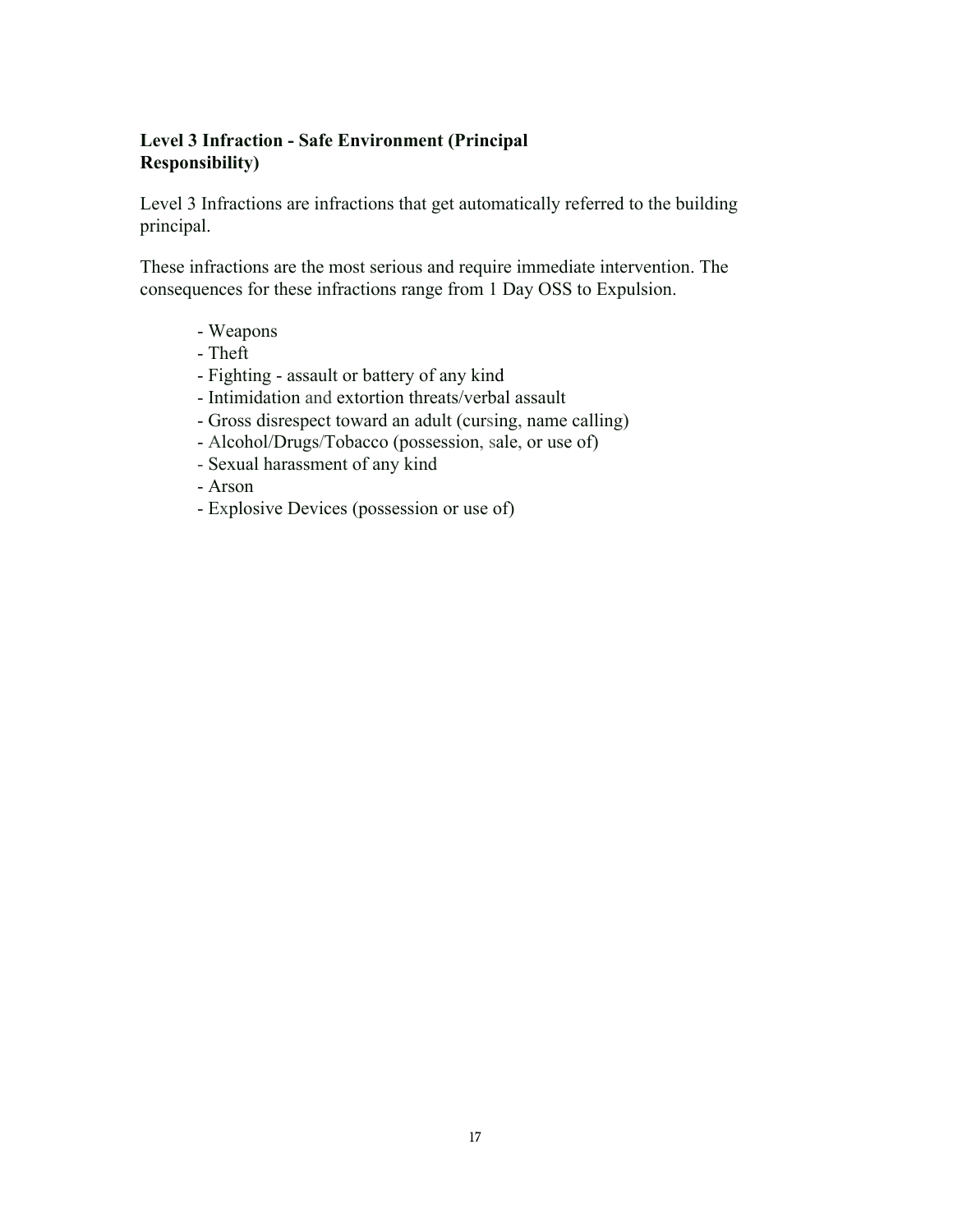#### **CO-ED BEHAVIOR**

Boy/girl relationships at school and school functions should exhibit mature judgment. Students are expected to refrain from outward displays of affection beyond simple hand holding. Failure to follow simple rules will result in the following:

First Infraction -- Administrative conference and/or parent notification Second Infraction – Detention(s), Friday School**,** or possible I.S.S./O.S.S.

#### **DETENTIONS (***After School / Friday School)*

After School Detentions will be held every Tuesday/Thursday throughout the school year from 3:15-4:15. *Friday school will be used every other Friday after school from 3:15 to 5:15.* Failure to serve a scheduled detention without prior administrative approval is considered unexcused and subject to the following discipline:

| $1st$ Offense: | Initial Consequence $(x2)$                                                         |
|----------------|------------------------------------------------------------------------------------|
| $2nd$ Offense: | Initial Consequence $+$ 1 Day I.S.S.                                               |
| $3rd$ Offense: | Initial Consequence $+3$ Day I.S.S. $+$ loss of driving privileges for 10 days for |
|                | student drivers                                                                    |
| $4th$ Offense: | Initial Consequence $+1$ Day O.S.S. and loss of driving privileges for 20 days for |
|                | student drivers                                                                    |
| 5th Offense:   | 3 Day O.S.S. and loss of driving privileges for remainder of the semester          |

## **SMOKING/TOBACCO**

Students are not permitted to smoke on school property or at any school activity. Students are also not to have any form of tobacco or e-cigarette product in their possession or in their lockers while at school. Violation of this policy will result in confiscation of the tobaccole-cigarette product and disciplinary action.

The disciplinary action for smoking, using smokeless tobacco or the possession of tobacco products on school property or at any school activity is as follows:

| $1st$ Offense: 3 days O.S.S.                                |
|-------------------------------------------------------------|
| $2nd$ Offense: 5 days O.S.S                                 |
| $3rd$ Offense: 10 days O.S.S. and due process for expulsion |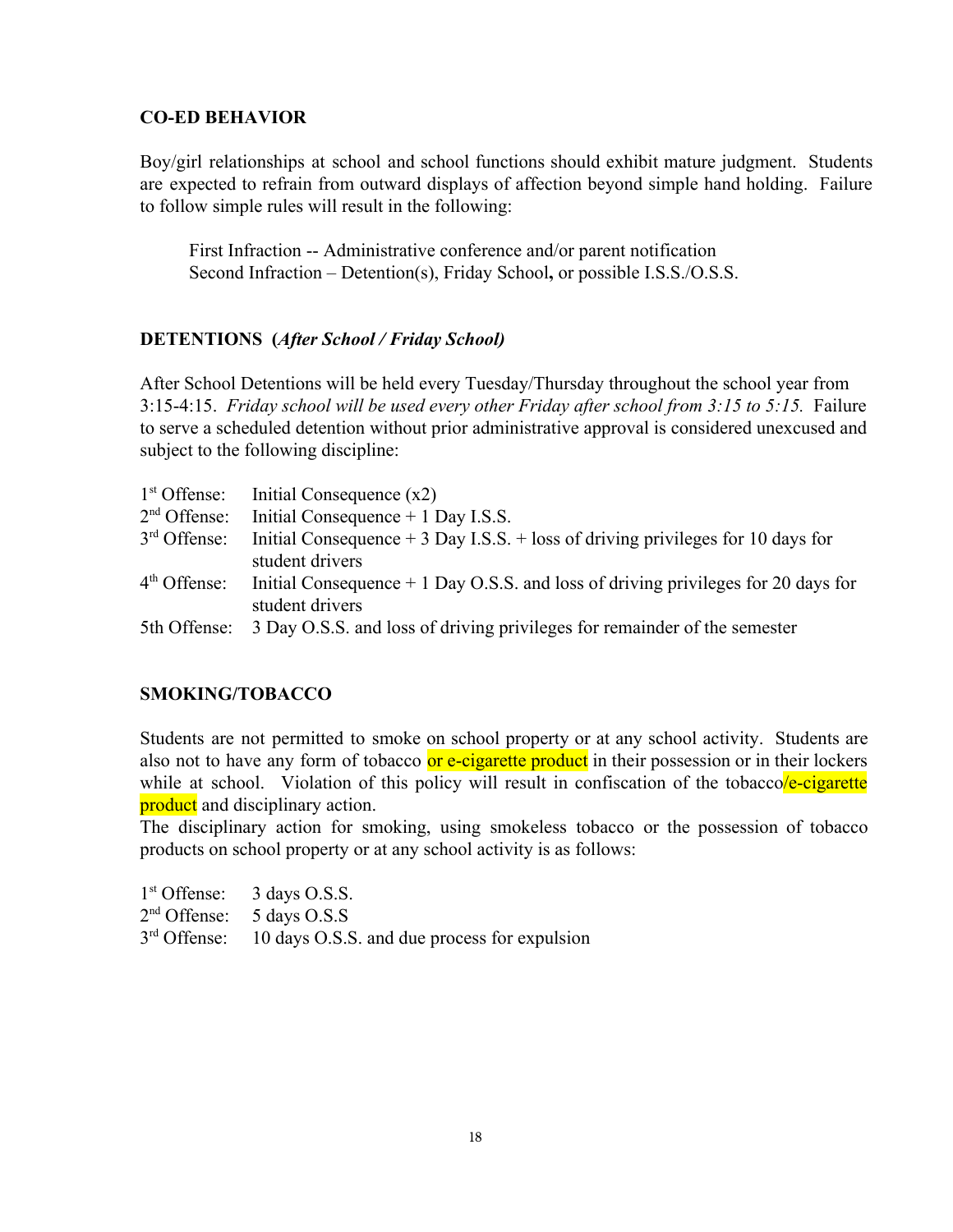# EXTRA-CURRICULAR

# **ATHLETIC SOCIAL MEDIA POLICY**

"Creating or distributing information including information distributed via e-mail, social-media, or through a web site, that results in or is likely to result in the disruption of an educational function, advocates a violation of law or a student conduct rule, is sexually explicit or obscene, is libelous, slanderous or defamatory, or invades the privacy of an identified or identifiable person.

Student-athletes are not precluded from participation in such online social networks; however, student-athletes should be reminded they serve as representatives of their team, the athletic program, and the Madison-Grant United School Corporation.

Texting, tweeting, and uses of other social networks to disparage or criticize the team, other students, opponents, coaches or other school personnel is inappropriate behavior and unbecoming of a Madison-Grant student-athlete. Any individual identified on a social networking site which depicts illegal or inappropriate behavior, due to the Athletic Code or other policy, will be considered in violation and subject to athletic discipline or suspension per policy guidelines."

# **EXTRACURRICULAR ACTIVITIES**

Students are encouraged to participate in and/or attend extra-curricular activities. Standard school rules apply to behavior at each of these events.

- 1. Band and Choir Concerts. They participate in evening performances and contests at different times throughout the school year. Jazz band is also available.
- 2. Cheerleaders. Cheerleader selection will be made in the spring.
- 3. Sports. Before any student can participate in an MGJSHS athletic program, he/she must turn receive a green card from the athletic department office. In order to receive a green card, the student must have turned in a completed physical form, signed by a physician and the parent, a signed athletic code, a signed concussion acknowledgement form, a signed sudden cardiac arrest acknowledgement form, and a signed Community Hospital form. Students must also be covered by either their parent's insurance policy or the student insurance policy and meet all academic eligibility requirements. Physicals for the present school year must have been obtained after April 1. Athletes with a doctor's statement releasing them from participation in P.E. classes shall not compete in extracurricular activities after school.
- 4. Field trips or academic activities that are held off school grounds. There are also other trips that are part of the school's co-curricular and extracurricular program. No student may participate in any school-sponsored trip without parental consent.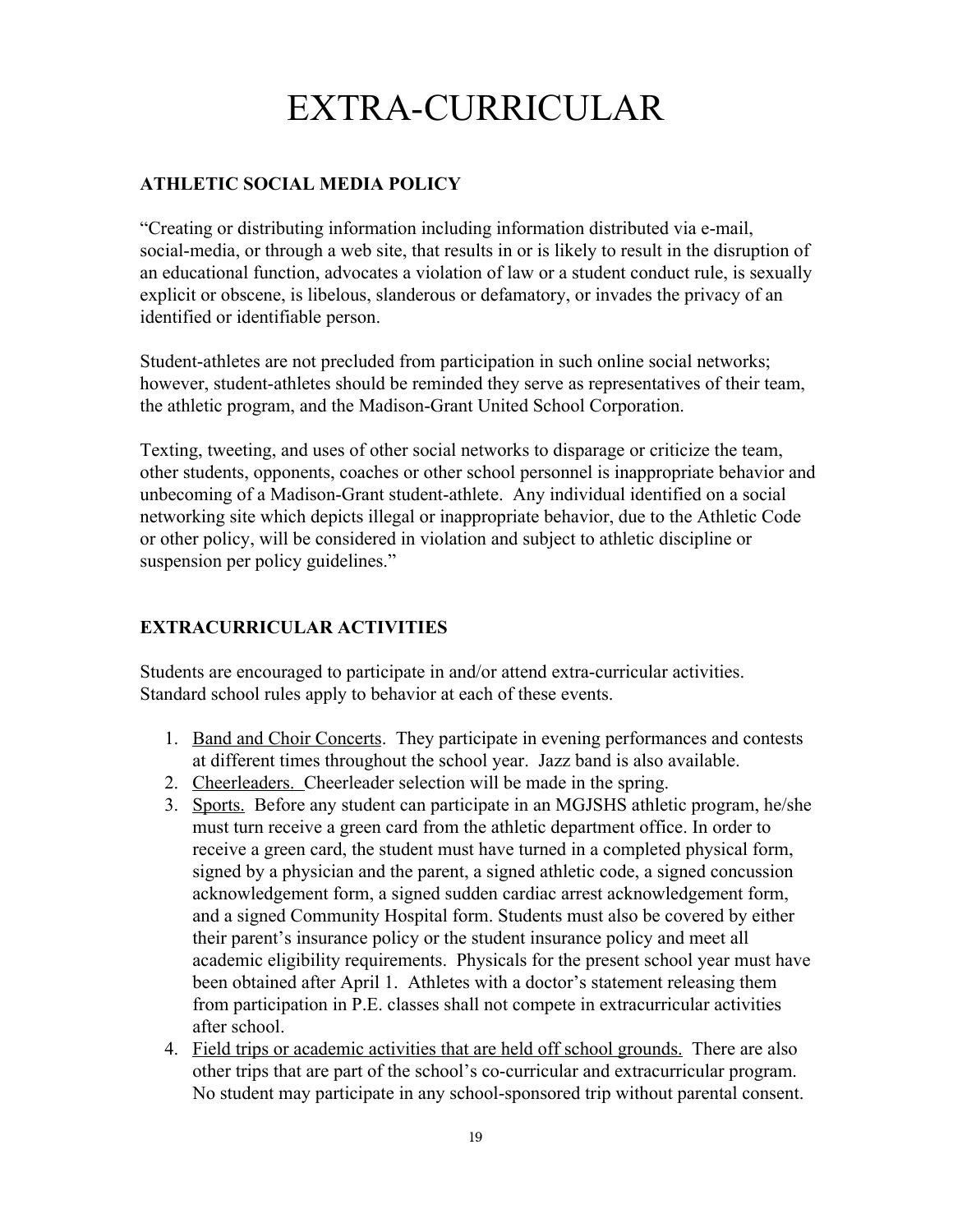Attendance and other school rules apply to all school field trips. Violations may result in loss of privilege to go on field trips. While the Corporation encourages the student's participation in field trips, alternative assignments will be provided for any student whose parent does not give permission for the student to attend.

MGJSHS is a member of the Indiana High School Athletic Association (IHSAA) and the Central Indiana Conference (CIC). These two groups provide regulation with regard to rules and season length. They also conduct a number of tournaments and meets in most all of the sports we offer to our students. These sports are listed below:

| <b>FALL</b>                                                                                                           | <b>WINTER</b>                           | <b>SPRING</b>                                                                                          |
|-----------------------------------------------------------------------------------------------------------------------|-----------------------------------------|--------------------------------------------------------------------------------------------------------|
| Cross-Country (JH/HS)<br>Football (JH/HS)<br>Volleyball (JH/HS)<br>Boys Tennis (HS)<br>Girls Golf (HS)<br>Tennis (JH) | Basketball (JH/HS)<br>Wrestling (JH/HS) | Track and Field (JH/HS)<br>Baseball (JH/HS)<br>Softball (JH/HS)<br>Girls Tennis (HS)<br>Boys Golf (HS) |
|                                                                                                                       |                                         |                                                                                                        |

#### **EXTRA-CURRICULAR ELIGIBILTY – 5133**

 The Madison-Grant United School Corporation expects secondary (Grades 7-12) students involved in extra-curricular activities to maintain a successful academic standing. To encourage academic success, this policy is adopted. For the purposes of this policy, an extra-curricular activity shall be defined as an activity for which the coach or sponsor is eligible to receive compensation under the Extra-curricular Salary Schedule found in the Master Agreement with the Madison-Grant Teachers Association.

Any extra-curricular activity which is a requirement for a class is exempt from this policy.

- 1. A student must have a 1.67 Grade Point Average (GPA) or higher during any grading period in order to be eligible for participation in any extra-curricular activity as defined in this policy.
- 2. For a student who receives one failing grade (F) in any subject during a grading period:
	- a) If the student has a 1.67 GPA or higher he/she shall be granted a waiver and would be allowed to participate in contests and practice.
	- b) If the student has a GPA below 1.67 he/she may participate in athletic practices but is not eligible to participate in athletic contests for the next grading period.
	- c) It is the responsibility of the individual building administrators and counselors to develop an academic intervention plan. The students outlined in both (a) and (b) above would be required to participate in the academic intervention plan to maintain their active standing with the team.